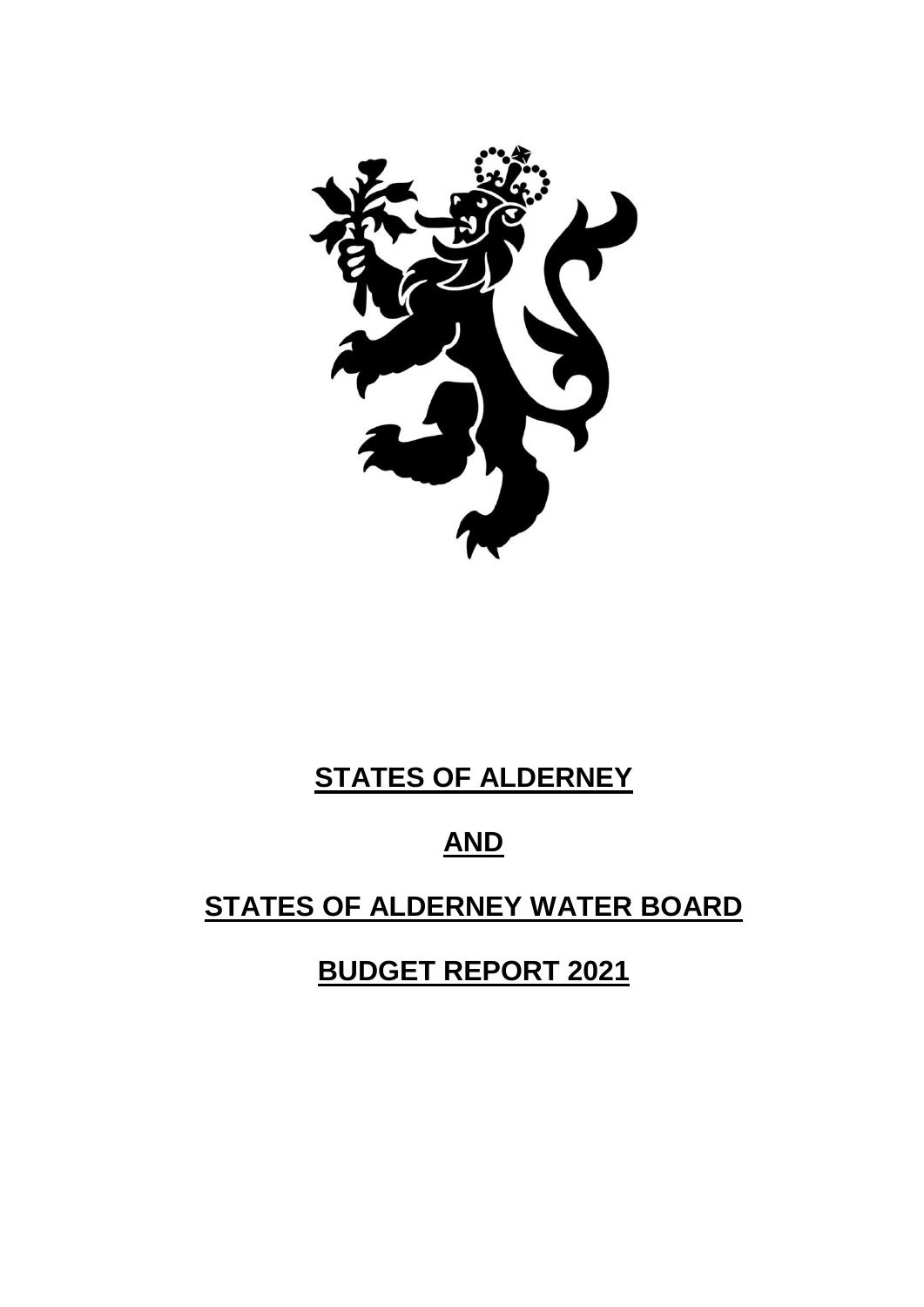# **BUDGET REPORT 2021**

# **EXECUTIVE SUMMARY**

The Budget for 2021, shown on the attached 2 pages, has been prepared in line with the agreed budget process. The budget was considered and approved at the September Policy & Finance Committee (PFC) Budget Meeting for debate at the October States Meeting. The main points to note are as follows:-

- Annual budgets provide a framework, they do not bind the States to spend in any particular area and nor do they preclude the States from choosing to vary the levels and standards of service it provides.
- There remains continuing emphasis on value for money, challenging existing budgets and delivering efficiencies so that funding is allocated to areas of greatest priority. There has been additional emphasis on this in light of the COVID pandemic.
- As previously reported, from 2020, a revised arrangement had been agreed with the States of Guernsey which amends the allocation from the States of Guernsey to a grant which provide the opportunity for any unspent balances to be transferred into a reserve to provide a contingency.
- With effect from 2021, subject to the Alderney Property Tax legislation being approved by the UK Government, the Alderney Property Tax, Fuel Duty and Document Duty income will be collected and retained by the States of Alderney. If the UK legislative timetable slips, alternative arrangements will be put in place.
- The estimated yield from the above three revenues has been assessed against the grant from the States of Guernsey that would have been received had the financial relationship not changed. A transitional grant of £300,000 will be made in 2021 and no further grants will be received by the States to support the revenue budget from 2022 onwards.
- The capital programme is mainly funded by Alderney Gambling Control Commission (AGCC) surpluses, together with locally raised revenue from asset sales etc. The gross distributions for 2021 is expected to be in the region of £1.5M, from which transfers to Alderney eGambling Limited (AeGL) and the Economic Development Reserve Fund (EDR) will be made. It is important to note that there is no cash allocation received from Guernsey in respect of capital funding.
- The Water Board revenue account is expected to raise £727k from water rates and charges, which in 2021 will cover its operating costs, with a surplus of £104k towards reserves.
- The Water Board capital programme continues successfully, funded by grants from the States of Alderney amounting to £2.86M to date since 2008, with a further grant of up to £175k anticipated for 2021.
- The EDR, established in 2014, continues to be funded from AGCC reserves at £300k per annum. This Fund provides finance for specific research and development projects with a direct relevance to the enhancement of the Island's economy. As the Fund does not form part of the General Revenue Account, any unspent balances each year are rolled forward. Each initiative is subject to PFC approval.

# **ECONOMIC DEVELOPMENT**

Although the EDR fund does not feature in the main part of this budget (as mentioned above), it is shown in the year end accounts as a separate fund.

All current projects as well as areas of financial support have been agreed by PFC and are being/ or are scheduled to be implemented. Many of these approved votes which are categorised under three main headings (Transport, Tourism and General) will roll over to 2021 depending upon available resources.

Budget Report Page 1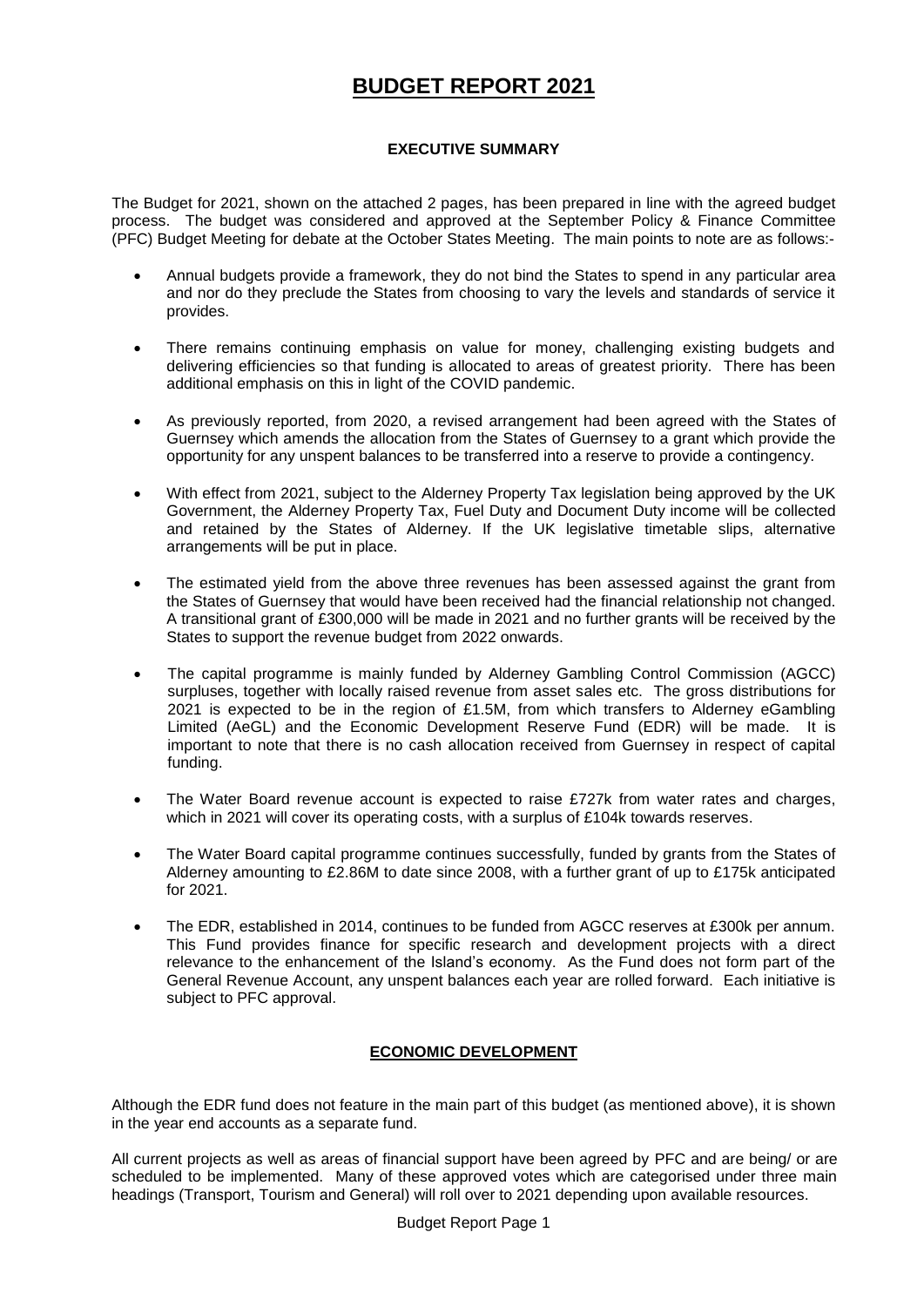Following a review of the impact of COVID-19 earlier in 2020, it was agreed that any savings through diverting/ re-prioritising expenditure should be realised in order for funding to be made available for other COVID-19 related initiatives. Details of these initiatives will be presented to PFC as they are identified.

#### **Transport**

Transport links remain key to the Island and current and potential areas of expenditure during the next twelve months under this heading are focussed, and will continue to focus, on developing these links. The Sea Ferry links with Guernsey were once again supported through this fund and contributions are likely to be in the order of £120k. However, supporting this particular service has proved to be a real success generating both extra passenger movements to and from the Island and extra visitor spend, which has been particularly vital during 2020 for the benefit of all sectors of the community.

#### **Tourism**

The main areas of expenditure under this heading were approved in 2017 and relate to investment in the tourism product. This investment is now generating positive results with particular emphasis on the projects relating to the Islands heritage. The Nunnery has been a focus of this during 2020 and other projects are anticipated during 2021.

# **STATES OF ALDERNEY REVENUE ACCOUNT**

The consolidated format provides a summary of expenditure and income from operational areas as well as highlighting sources of revenue. The upper section of the report shows the operational activities (both income and expenditure) by the 3 Committees, and shows the net cost of service in each area. This is followed by "other operating income", "property and other taxation/grant income" (including the grant from the States of Guernsey), followed by transfers, finally showing the surplus for the year.

As previously reported, Senior Managers from each Department are delegated with full responsibility for their budgets as the Principal Budget Holder, and in turn have been given the authority to sub delegate to their staff where appropriate. Each Department is therefore responsible for ensuring that there is sufficient funding available in order to reach the objectives outlined in their departmental business plan.

**2020 Revised Budget** – The Revised Budget (RB) for 2020 shows a surplus of £97k compared to the original budget forecast of £37k.

Whilst there has been a substantial loss in income which can be directly attributed to the effects of the pandemic, efforts to improve and enhance budget management together with the re-prioritisation of expenditure have contributed to efficiency savings, which have offset the effects to ensure that the States of Alderney do not run at a deficit this year.

**2021 Budget** – In respect of 2021 the budget is showing a surplus of £77k after contributions to reserves. The budget strategy considered earlier in the year by the Finance Committee (FC) suggested that it would be prudent to budget to build reserves of at least 3%. The forecast surplus together with other reserves proposed will meet this aspiration.

Further details on the main assumptions made and any significant items of note are listed below.

### **Building & Development Control**

Net expenditure is down on Budget in 2020 to £35k from £47k however will increase in 2021 to reflect future work stream requirements.

Income – Due to lockdown and the associated effect on the building industry, permit fee income is expected to be down by approximately £17k in 2020. An increased but conservative fee income is provided for in 2021.

Expenditure – Staff costs are higher than anticipated in 2020 however reduced in 2021 pending appointment of a permanent Planning Officer. Savings have been made in consultancy and supplies and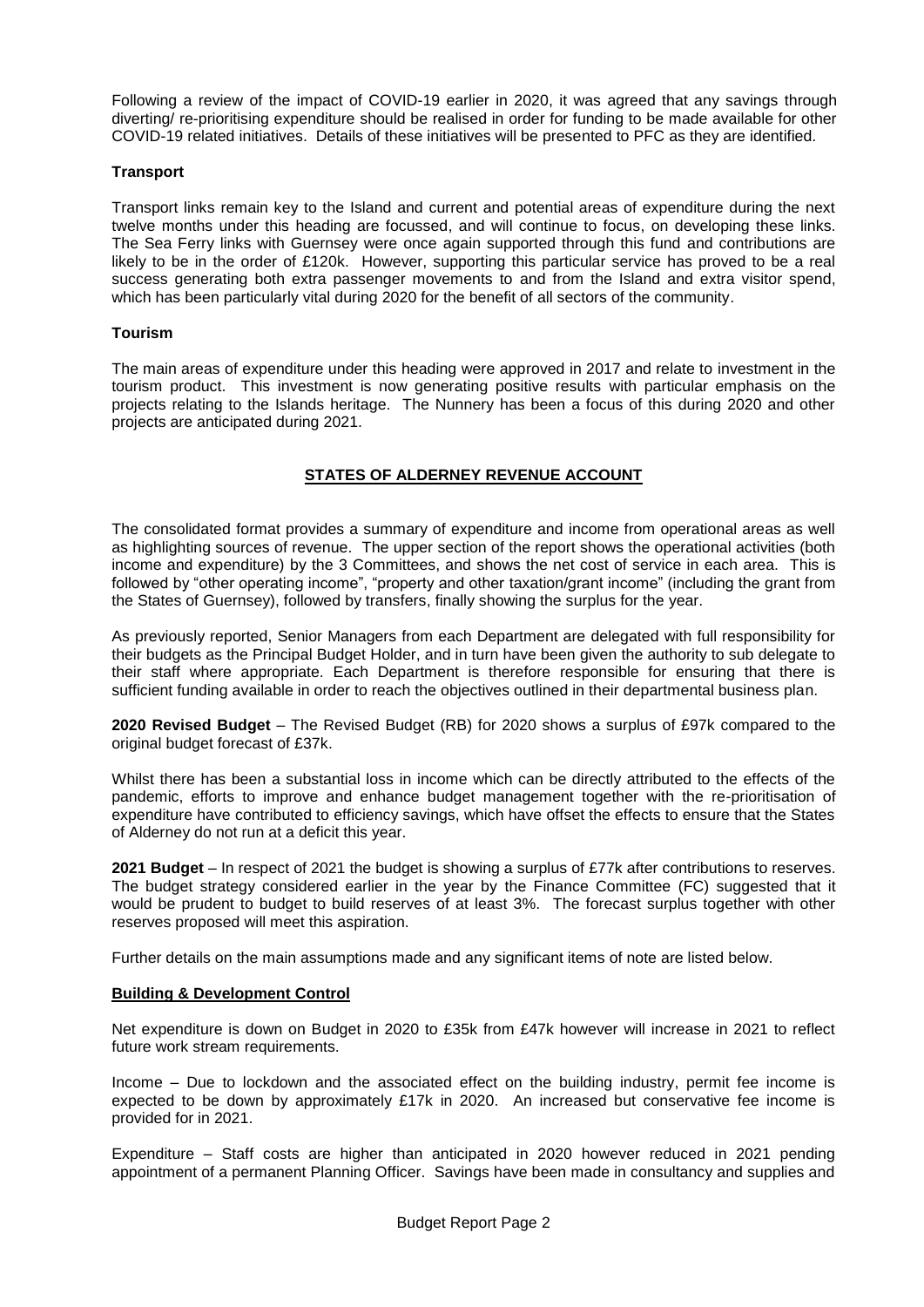services due to the impact of COVID and an allowance has been made in 2021 for commencement of work on the Land Use Plan.

#### **General Services**

Net expenditure has increased from 2020 Budget by £104k, however is set to reduce to levels similar to original Budget 2020 in 2021.

Income – Overall significant negative impact, largely due to COVID restrictions, in the following areas:-

- Rents In regard to recreational rents, campsite, Island Hall and Butes Centre income, all down on budget in 2020 however reverting back to more typical rates in 2021.
- Harbour Income There is a significant reduction in income for 2020 which specifically relates to harbour dues, visitor mooring fees, crane dues and water taxi receipts. Due to the pandemic, the General Services Committee (GSC) were keen to offer their support to the visitor economy and therefore, during the year, free Visitor Mooring Fees and Water Taxi Service were provided. In addition to this, in line with the States of Guernsey, local Commercial Fishermen also received a concession towards their mooring fees for 2020. These measures were well received within the Bailiwick and undoubtedly benefited the Islands economy.
- In 2021, income is expected to reach previous year levels, however as with other areas of income, this is dependent on the future COVID situation.

Expenditure – Overall, General Service expenditure has decreased from budget by £114k in 2020. Budget 2021 has provided for efficiency savings of £128k from 2019 expenditure. Areas of significant variance/points of note are:-

States Works

- Staff (General) Due to staff vacancies and opportunities to review staffing requirements, costs in the majority of areas are significantly reduced for 2020. Opportunities to assess future requirements/ allocation of duties have been taken and reflected in the budget for 2021.
- Agriculture Overall reduction in expenditure of £25k from budget with some of these savings maintained during 2021.
- Vehicle and Plant Maintenance Due to delivery delays on vehicles included for replacement in the vehicle replacement programme, additional maintenance and repair costs have been required in some areas. However, as deliveries are expected imminently, these have been negated for 2021.

Emergency Services

- Fire Increase in staffing costs during 2020 which are continued into 2021 due to the appointment of the Chief Fire Officer and additional responsibilities due to COVID operations which has been partially offset by less requirement for 3rd party services.
- Ambulance As PFC have previously agreed in principle to include the Ambulance cost in the budget subject to some consultation with the public and consideration of alternative funding, costs as presented previously have been included as part of the budget. No alternatives are considered to be viable in the short-term and therefore consultation is now in hand on a binary choice between subscription model and including within the mainstream budget.

The arguments in favour of the mainstream model have been well rehearsed previously. The key points are:-

The arguments in favour of the mainstream model have been well rehearsed previously. The key points are:-

- No subscriptions will be required from existing subscribers;
- The service will be available as a free service for all residents including current nonsubscribers;
- Efficiency savings will be realised on the cost of collecting subscriptions or resident fees;
- There is potential to raise income by a charge on non-residents;
- Budget Report Page 3 • Staff and vehicle efficiency savings as part of the integration with Fire Brigade suggest that the additional cost of the Ambulance service within this iteration of the budget will be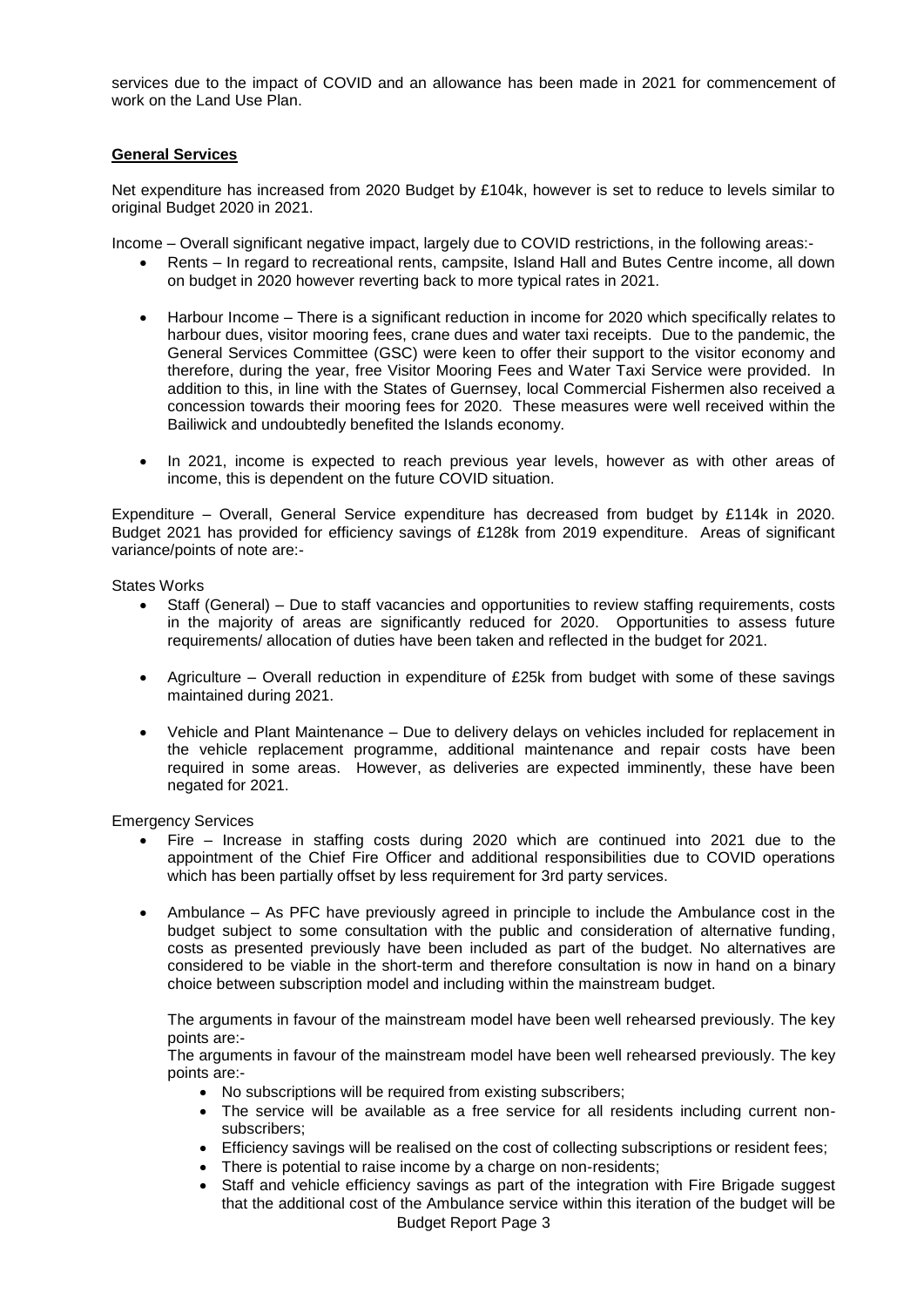less than £80,000. As the States has previously committed to a subsidy of £40,000, the net additional cost is £40,000 per annum. For a 350 TRP unit property, this additional cost is estimated at £32 per annum;

 A recommended Alderney Property Tax increase will accommodate the cost of the Ambulance in 2021.

Conversely, if the decision is taken to continue with a subscription model, there will be additional costs related to the administrative burden of collecting subscriptions as well as collection of debt from non-subscribers.

A final decision is required on this matter. Should funding not be part of the budget, the subscription model will need to be continued alongside a subsidy from the States.

Due to Emergency Response related to the pandemic, significant variances are a risk during 2021.

#### Harbour

 Expenditure costs are budgeted at £84k above budget in 2020 and at an equivalent amount to 2019 actuals for 2021. The increased expenditure in 2020 is attributable to no provision in 2020 budget for the Water Taxi Service, which, due to no suitable tender proposal being received, has been operated by the Harbour in 2020. These additional costs amounted to £16k. Staff costs were also higher in 2020 due to the overtime required to provide border control cover. Additional costs have also been incurred in 2020 due to maintenance and repairs on the crane and other plant which were unforeseen at budget time. There were also further costs relating to Moorings and Navigation & Buildings and Quay maintenance due to the breakdown and repairs required on the Pilot Boat and essential repairs required on the crane shed.

It has been anticipated that the Harbour will continue to operate the Water Taxi Service in 2021 and suitable budget provision has been made. In recognition of the costs associated with the Harbour and the current deficit, GSC with the support of FC, have agreed to carry out a review of activities at the harbour during 2021.

#### **Policy & Finance**

Net expenditure has decreased from 2020 Budget by £100k, however is set to return to similar levels as 2020 original Budget, in 2021.

#### Corporate & Democratic Services

- Staff costs/ Capacity Due to staff vacancies, staff costs down by £27k in 2020. In 2021, £30k increase from 2020 Budget based on staff appointments as agreed by PFC. Opportunities for efficiency savings will continue to be assessed where this does not compromise service delivery.
- Supplies, Services & Recruitment In 2021, an increase from RB 2020 of £34k to include minor additions in a number of areas and inclusion of the administration costs of the Alderney Property Tax being agreed with the States of Guernsey.
- Unforeseen expenditure Provision has historically been made for unforeseen costs. However, as reserve funds are now held for major projects and uninsured events, together with the ability to retain any surplus with effect from 2020, no separate provision for this has been made in the RB for 2020 or for 2021.
- Reserve Funds Provision has been retained for a £50k transfer to both the major projects and uninsured events funds for 2020 and 2021. No claims have been made to date during 2020 for use of these reserves.
- Permits, Licences and Fees Expected income in this area has been reduced in 2020 due to COVID however has been increased in 2021 to an amount similar to original Budget 2020.

**Court** 

 Staff costs reduced due to the current Greffier vacancy and associated savings in new appointment costs for 2021.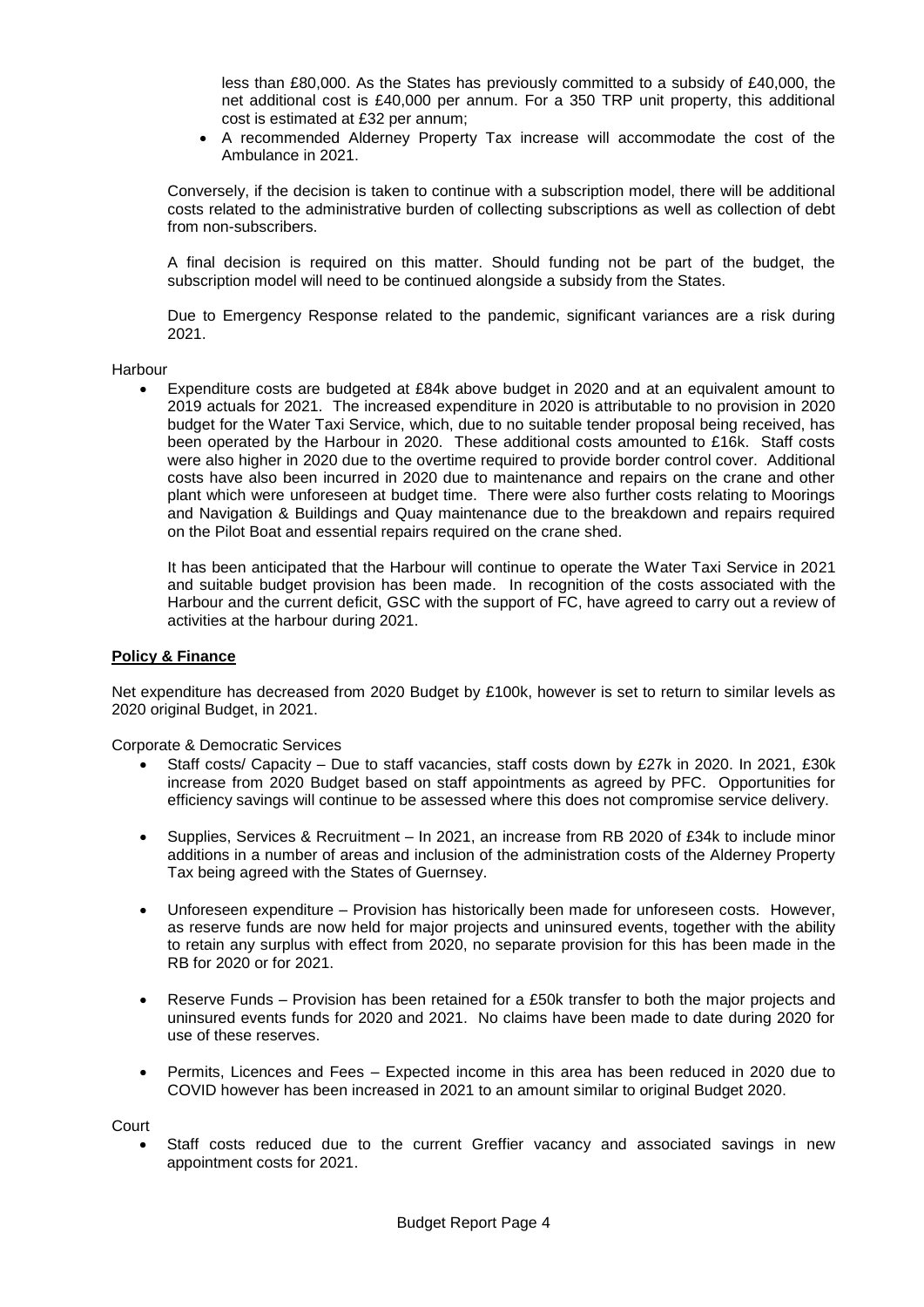Tourism & Marketing

- Due to the pandemic and the effect on Tourism, the marketing team have re-evaluated and amended their strategy to maintain value for money wherever practicable. This has included withdrawing from off-Island distribution in 2021, enhancing digital marketing and retaining the 2020 brochure for use in 2021. Where possible, any advertising contracts have been suspended. Staffing requirements are also being assessed following the resignation of the Director of Tourism. These changes will provide a decrease in expenditure of £47k in 2020 and £35k reduction from Budget 2020 in 2021.
- Sale of Advertising Space This has been set at nil for 2021 due to a marketing decision to utilise the 2020 brochure in 2021. This reduction in income is offset by savings in brochure production.

Education & Health

• Reduction in RB 2020 due to the reduced requirement for the School Bus during lockdown.

Grants & Subsidies

 RB 2020 has been adjusted to reflect awards to date. Based on advised requirements, no allocations have been included for Alderney Commission for Renewable Energy (ACRE) or the Alderney Ambulance Service in 2021, with the latter dependent on the outcome of the Ambulance discussions as detailed earlier in the report.

#### **Other Operating Income**

Property and Land Rents – Income reduced in 2020 to reflect property vacancies and changes to lease terms.

Interest Receivable – Based on interest received to-date, this income has been reduced by £22k from Budget. A conservative estimate has also been included for 2021 in light of the current worldwide situation.

Vehicle Import Licence fees – Due to COVID, there was a noticeable reduction in vehicle importations during the 2nd quarter of the year. However, imports have considerably increased in recent months and therefore currently anticipating a £10k reduction from budget in 2020, with further conservative increase in 2021.

Numismatic & Philatelic Profits – Income set to reflect the current contract terms agreed.

#### **Property and other Taxation/Grant Income**

Allocation from States of Guernsey – An increase in allocation from Budget 2020 relates to adjustments relating to the 2019 pay settlement.

In 2021, a transitional grant of £300,000 will be made as a final contribution to the States of Alderney revenue budget following the modification of the financial relationship with the States of Guernsey agreed in 2016. This ensures no financial detriment to the States of Alderney in the event that revenues in 2021 and 2022 are lower than the sum that the States would have expected to receive in the form of a grant. This will be the final revenue grant payment from the States of Guernsey. From 2022, the States of Alderney will be responsible for setting property tax and duty levels to meet its expenditure needs without routine support from the States of Guernsey.

For the purposes of the 2021 budget, estimates have been calculated for Alderney Property Tax, Document Duty and Fuel Duty on the basis of past experience. An adjustment has been incorporated into the budget to reflect the negative impact of COVID-19 in 2020 and into 2021 in terms of property sales, fuel sales and vacant properties.

Property Transfer Duties – Following a fall in property sales during lockdown, indications are for a good recovery in the latter part of the year therefore this has been reduced from budget for 2020 by only £26k. 2021 Budget has been set at the same rate as Original Budget 2020.

Duty Free Concession – The current contract holder withdrew from their concession agreement during 2020 and therefore, budgeted income has been reduced on this basis. Due to the unknown future of the viability of this concession agreement, no allowance for income has been made in 2021.

Budget Report Page 5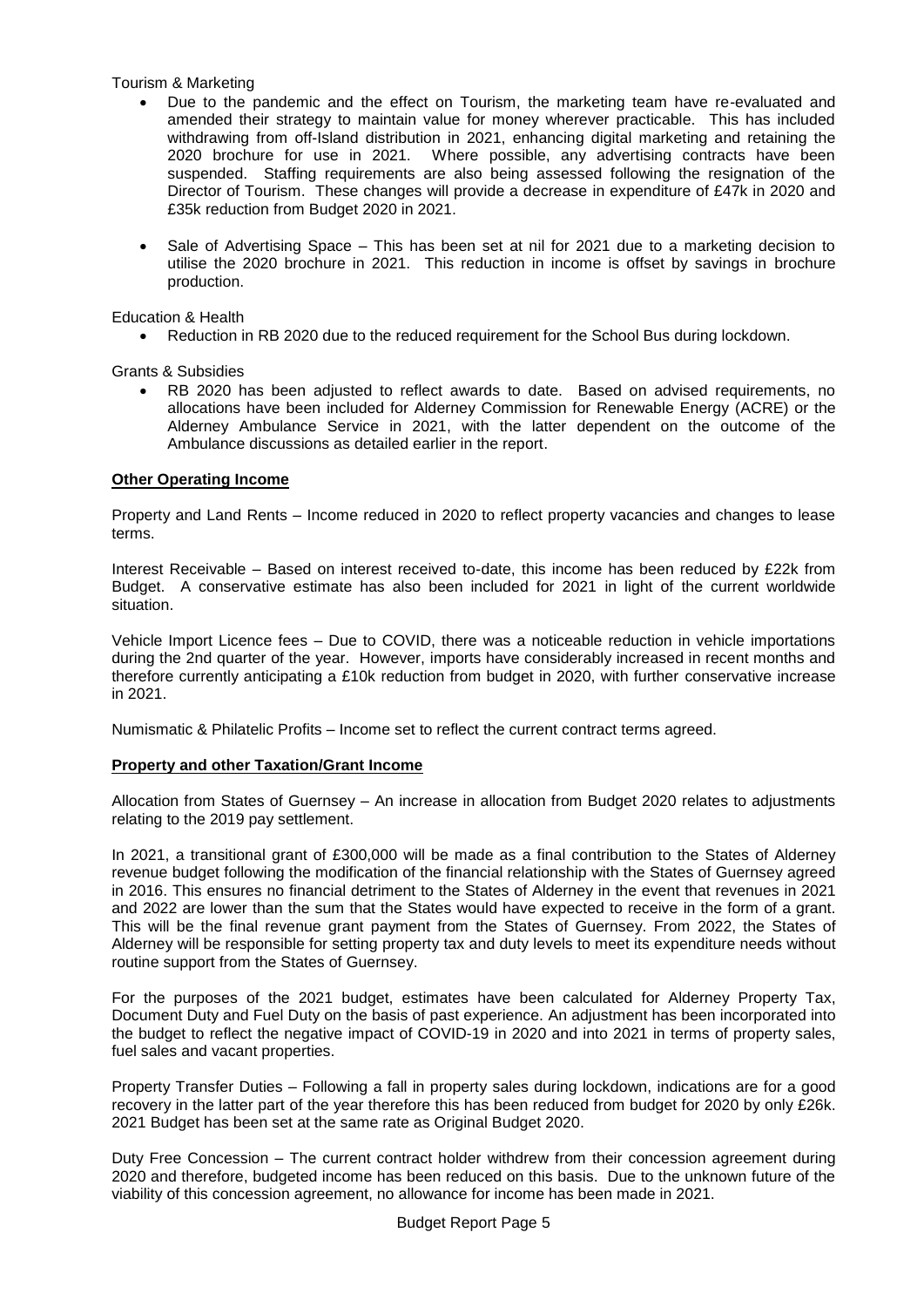# **STATES OF ALDERNEY CAPITAL BUDGET**

#### **Capital Income**

As mentioned above, the Capital Programme continues to be mainly funded by AGCC surpluses which are expected to continue at approximately £1.5M in 2020, from which the transfers of £500k to AeGL (original Budget £667k), and £300k to EDR will be made. Other minor capital income received in 2020 relates to the sale of States assets such as vehicles/ plant.

In 2021, AGCC surplus are again estimated at £1.5M with transfers of £588k to AeGL and £300k to EDR. Although no provision has been made for asset sale receipts in 2021, should any sales take place during the year, income will be adjusted at Revised Budget.

In regard to the difference in Budget for AeGL in 2020, a significant reduction has been requested by the Board due to the ongoing COVID-19 pandemic with savings being identified in areas associated with conference travel costs and marketing, and other promotional activities. They remain conservative in their budget request for 2021 due to travel uncertainties.

#### **Capital Expenditure**

This year the pandemic has had a significant impact which necessitated a review of the budget process earlier than usual in order to identify savings (both revenue and capital) for potential spend elsewhere.

The Senior Management Team with key department leads reviewed and prioritised all the capital projects summarising those that must continue, those that were likely to be delayed due to factors outside of States control, could be delayed with minimal risks or issues, and those that could be stopped. A number of key factors were used during the assessment including expenditure to date, resource (capacity, capability and constraints) and pandemic lockdown impact (e.g. travel restrictions, social distancing etc.).

The results of the re-prioritisation exercise have been considered by the FC and GSC. This exercise has resulted in potential savings of over £2M in major projects (those in excess of £150k) and £1M in minor projects (those under £150k).

Following the re-prioritisation exercise, the attached schedule has been agreed which shows each of the major projects together with the minor projects which are consolidated with the totals shown by department area.

It should be noted that the programme is an outline of expected projects and the approval of the budget does not mean that any individual project can proceed without the required business cases, approvals etc. as per the financial procedures.

### **WATER BOARD REVENUE BUDGET**

The Budget achieves the key objective that the Board should meet its operating costs in any given year in order to build a reserve to fund future capital liabilities and the associated increases in depreciation. It should be noted that each time a capital project is approved the associated ongoing operational costs i.e. depreciation, maintenance contracts, replacements etc. are charged to the revenue account.

As in all areas within the control of the States of Alderney, budget holders have been asked to focus on requirement and affordability. In light of the COVID pandemic, staff have, since Quarter 2, been required to re-prioritise work streams and identify any areas where savings can safely and appropriately be made. However, due to the nature of the services being provided by the Board, it should be noted that COVID-19 has had a relatively minor effect on the overall operations of the Board.

The regard to revenue, it is expected to exceed the overall surplus largely due to any loss in income being offset through expenditure efficiencies. Overall surplus for 2020 is expected to be £81k, with a surplus of £104k budgeted for 2021.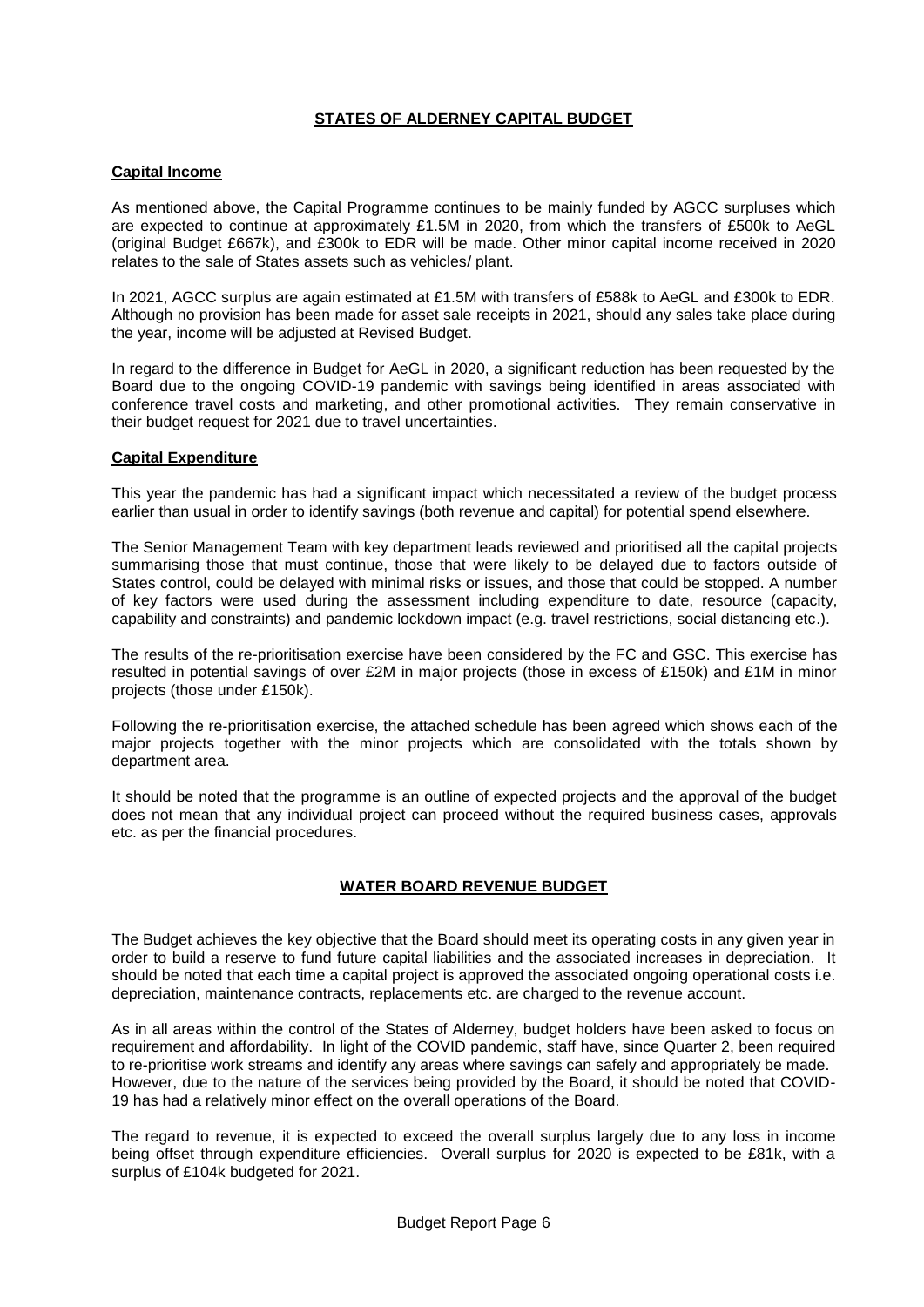Any surplus is transferred to Water Board reserves at year end.

#### **Income**

As rates are set by ordinance each year, unmetered income in 2020 remains largely unchanged from Budget. However, due to the closure of hotels and businesses during lockdown, the RB for metered income has been reduced by £10k to reflect the reduction in overall usage. This together with minor reductions in service charges and contract works have resulted in a reduction in estimated income from £726k to £715k in 2020.

In regard to 2021 income, the Board have in recent years, committed to increasing Water Rates each year to increase the reserves held. Since 2017, a 5% increase has been agreed each year.

For the purposes of this Budget a nil increase has been assumed, and this forms part of the recommendations below. It should however be noted that this is as a short term mechanism and there should not be an assumption that this will continue in future years.

#### **Expenditure**

Total Expenditure for 2020 is projected to be down from budget by £44k with further reductions in 2021.

Although the majority of expenditure costs have been largely maintained, the main areas of variance are:-

Staff costs (General)

 These are lower than anticipated at budget and remain lower in 2021 due to the retirement of the Water Board Manager and proposed changes to the Management/ staffing structure. However, the final staffing structure is not currently known and therefore, there is a risk that these budgeted costs could be increased in the future.

Water Treatment & Testing

 RB and 2021 costs have been reduced due to less chemicals purchased following the commissioning of the OSEC (On-Site Electro-chlorination) plant.

Pumping Costs

Reduction in fuel costs in 2020, with minor allowance for increase from RB in 2021.

Maintenance, Machinery & Materials

 The improvements to the distribution network continue to minimise maintenance costs. There is also expected to be less than anticipated originally in 2020 due to some impact on work streams during COVID.

**Depreciation** 

Adjusted to reflect capitalisation of completed phases and new fixed assets.

Administration Charge

 This is being incrementally increased annually in order to eventually remove the subsidy however this is only reflecting staff costs with no other overheads.

Staff Training

No expenditure in 2020 due to travel restrictions.

### **WATER BOARD CAPITAL BUDGET**

The Water Board continues with a successful capital programme which is mainly funded by capital grants from the States of Alderney. Over recent years the program has largely been driven by the work which Alderney Electricity Ltd is carrying out in relation to the distribution grid, with the Water Board joining in with trench share opportunities, where appropriate, in order to save on costs and disruption.

Delays due to lockdown restrictions on some projects, together with resource issues, has resulted in a reduction to the annual grant for minor distribution projects etc. by £100k to a more realistically

Budget Report Page 7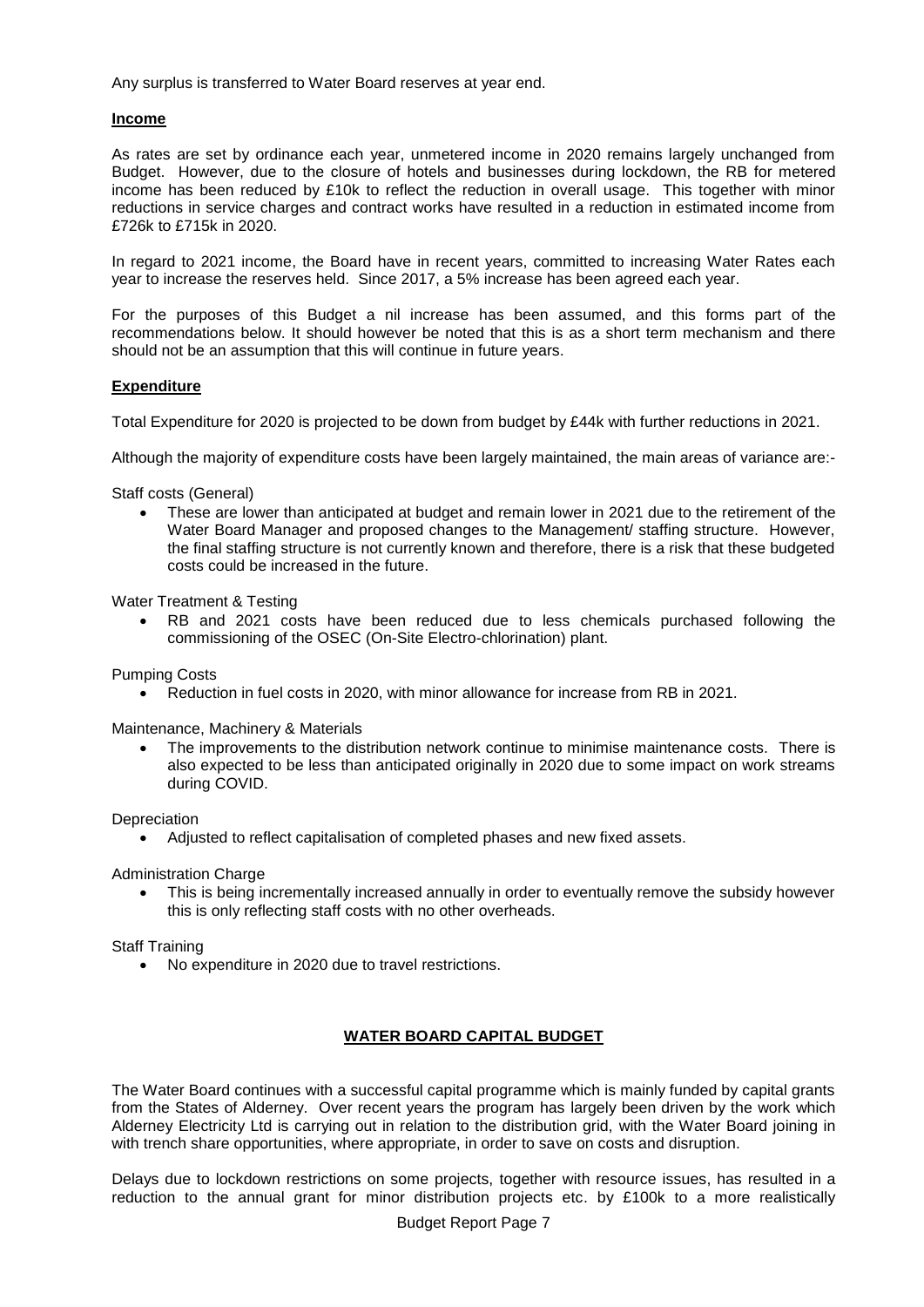achievable amount of £175k for the foreseeable future. This is allocated as and when the individual projects are costed.

2020 Projects - During 2020 projects have included the finalisation of the significant Phase 9 project from Waterlane through to Braye Street, together with Phase 18 at Butes Lane. Phase 16 at La Marette has completed sections A to D, with section E (through to the top of Little Street) to follow once costings have been received.

The Standby Filtration Plant has been deferred over the past few years and deemed non urgent, preliminary costs voted have been at £20k with further feasibility work included in 2021 to review the options, including a change from membrane to sand filtration or other methods. This will be a major project requiring grant funding and is not included in the £175k pa grant for distribution projects. This project is also intended to include the centralisation of the Water Board operations at a single site in Battery Quarry, and could, if necessary, include the sale of the asset at Allee es Fees in order to offset costs.

In addition to the grant funded capital project work mentioned above, the Board funds vehicle replacements, and minor capital expenditure relating to pumps, meters, membranes, security etc. from its own reserves.

#### **CONCLUSION**

2020 has proved to be an unprecedented year for Alderney, and for the whole world. However, we are thankfully able, today, to report some fairly good news. The Covid-19 impact on Alderney's finances has been much less than the impact on other jurisdictions.

We have been shielded by our fiscal union and the wider financial relationship we have with Guernsey. It is the wider Bailiwick/fiscal union finances that have, in fact, suffered. And it is these other finances which have provided the majority of mechanisms for Alderney's own financial support through the pandemic. To date, Alderney's own finances have survived, and continue to survive, relatively unscathed.

And so, the States of Alderney have managed to budget for 2021 in a manner that largely preserves the important features of most of our earlier spending plans – though, as you will have noted, we:

- have re-prioritised some of capital projects;
- have reallocated those funds which, as a result of the Covid crisis, we have not spent nor have been able to spend; and
- are seeking to operate more efficiently no mean feat in these difficult times.

We do however recognise that the challenges are ongoing and we are facing many uncertainties.

It would therefore be rash to suggest that when we look back next year, that the outturn from this 2021 budget, will have been as predicted.

We need to recognise that:

- our 'revenue-account' expenditures are largely committed to delivering existing services and where possible, we must continue to look for efficiency savings; and
- our 'revenue-account' income, although a 'best-estimate', may fluctuate there are matters here that are beyond our control.

And so, in regard to the coming year:

 The new Alderney Property Tax, (which is subject to the relevant law being approved by the UK Privy Council), together with the Document and Fuel Duty changes can only be a good thing for Alderney – the changes give us flexibility for the future and make us, much more than before, the masters of our own destiny. Nothing, however, comes for free, and with these new powers, comes a responsibility for fiscal propriety. We have, therefore, decided to increase the rate for this tax by 5%. This will give us the flexibility to meet our current spending requirements as well as providing a modest sum to set aside in a reserve. This is an essential mechanism to start